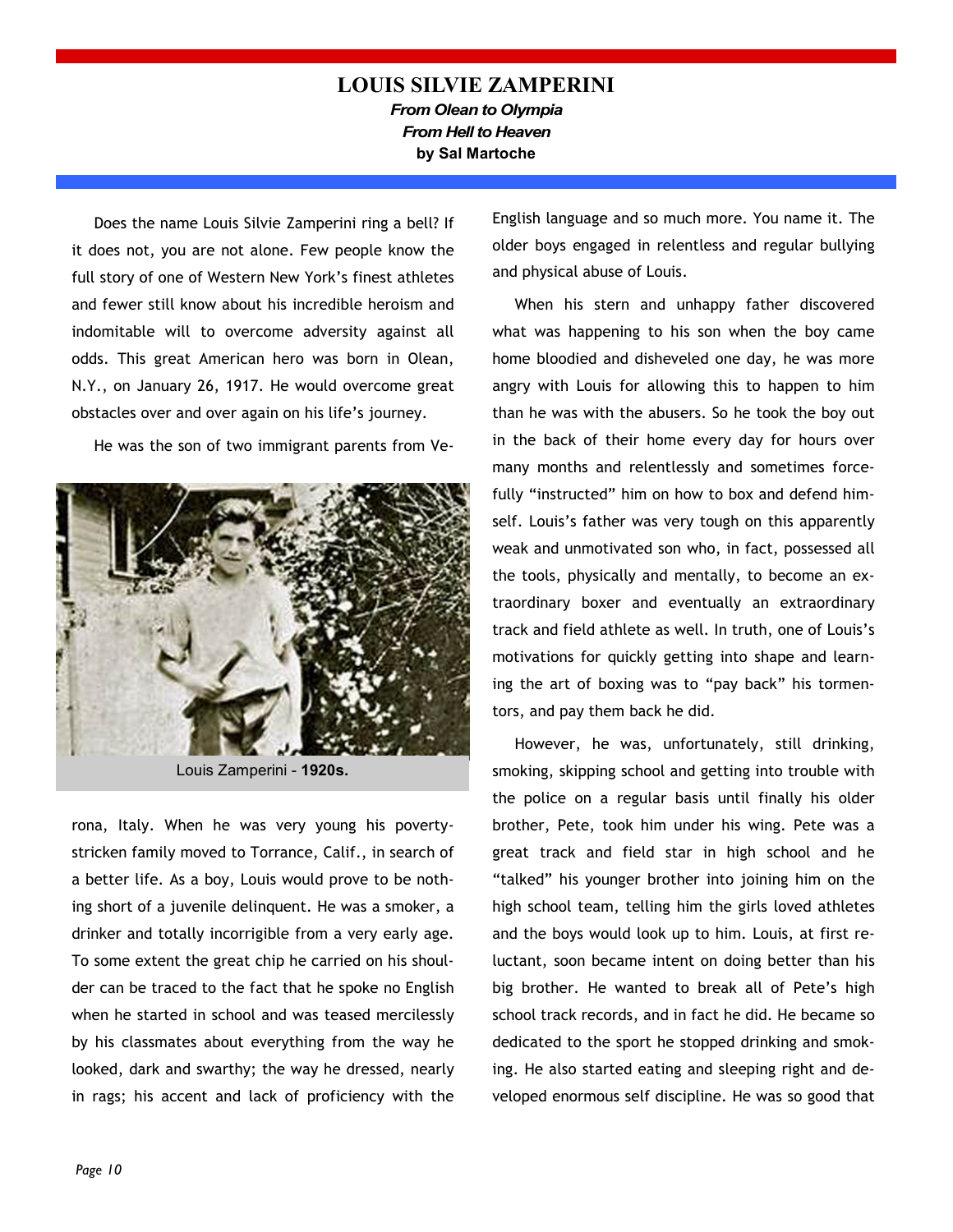

Louis and Pete Zamperini.

he won a scholarship to the University of Southern California for track and field, just as Pete had done.

In 1936, Louis, by then a cocky teenager, decided to try out for the Olympics. In those days, athletes had to pay their own way to the Olympic tryouts, but since his father worked for the railroad Louis was able to take a train from California to New York without charge, and a group of Torrance merchants raised enough money for him to live on when he got there. The day he ran the 5000 meter race on Randall Island was one of the hottest days of the year and a number of other contestants collapsed during the race. It was reported that 40 people died in Manhattan of the heat that week alone. Louis was exhausted but somehow summoned the strength to sprint to the finish line much to the amazement of everyone. He wound up in a dead heat for first place with the U.S. record-holder Dan Lash and qualified for the 1936 Summer Olympics in Berlin, Germany. He was just 19 years of age and to this day he remains the youngest American ever to qualify for the 5000 meter for the Olympics. Louis finished eighth in the 5000 meter distance event at the Olympics. His final lap, however, was completed in an amazing 56 seconds and it was impressive enough to catch the attention of Adolf Hitler, who insisted on a personal meeting with the young

runner. Louis later recalled that Hitler shook his hand and said, "Ah, you're the boy with the fast finish."

After the Olympics were over Louis finally enrolled at USC, where he broke several track records, including one in the mile despite severe cuts from a few competitors attempting to spike him during the race. His record in that race was to hold for 15 years, and earned him the nickname "The Torrance



Louis, training for the '36 Olympics.

Tornado."

In 1941 Louis enlisted in the United States Army Air Corps and earned a commission as a second lieutenant. He was deployed to the Pacific theater as a

(Continued on page 12)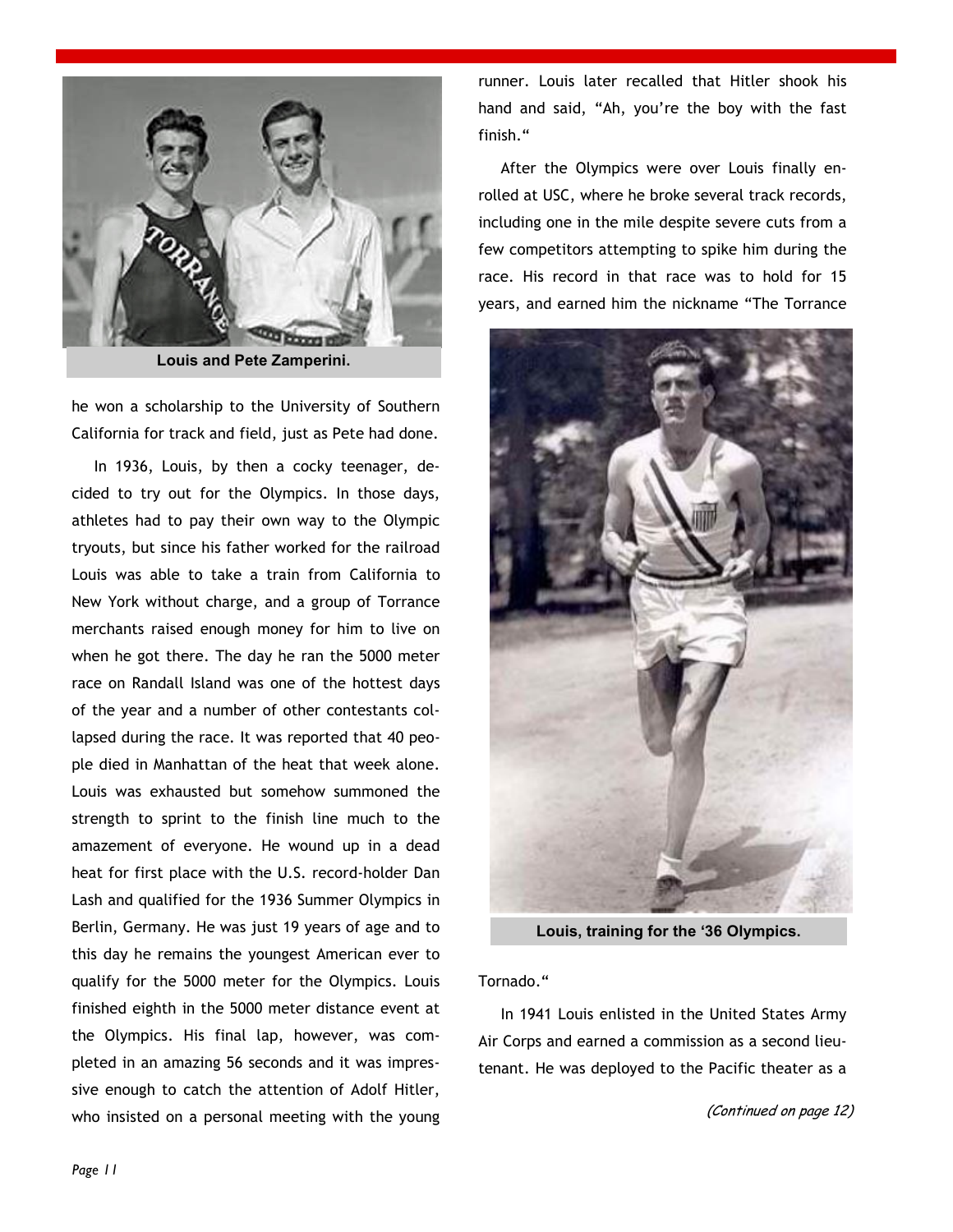bombardier. In April 1943, during a bombing mission against a Japanese-held island, his plane was badly damaged in combat and, although it made it back to the base, it was no longer flight-worthy. A number of the crew were injured and the healthy crew members, including him, were transferred to Hawaii to await reassignment. Louis was assigned to conduct a search for a lost aircraft and its crew. Unfortunately, while engaged in the search, his plane crashed In the Pacific and eight of the 11 men aboard were lost.

The three survivors were Louis and two crew mates, the pilot, Russell Alan Phillips, and Airman Francis McNamara, who ultimately died after 33 days at sea.

These gallant men subsisted on rainwater, small



Louie, ready for the chill of high altitude.

fish eaten raw, and birds that landed on their raft. During this entire ordeal they had to fend off constant shark attacks. Finally, after 47 days adrift, Louis and Phillips reached the Marshall Islands, 2000 miles from



This raft is similar to the one Zamperini and company were stranded on for 47 days.

where they went down, but their ordeal was far from over. They were immediately taken prisoner by the Japanese Navy.

Their Japanese captors not only failed to care for their wounds and exhaustion but were guilty of horrible atrocities against them and other prisoners. They took particular delight in torturing Louis because he would not yield, he would not bend and they could not humiliate him. There was one sadistic captor in particular who was reprehensible in his treatment of Louis. He regularly beat Louis into unconsciousness and left him with broken bones but he could not break Louis's spirit. It is no surprise that Louis survived his two-year ordeal because of his great physical and mental strength. His captors knew he was an Olympian and wanted badly to break him so they could use him in propaganda, but those very qualities that made him appealing to them probably saved his life. The Japanese were afraid that if he died in captivity it might reflect badly on them in world opinion. Russell Allen Phillips, his pilot and fellow POW, would remain his best friend for life.

Louis had first been declared missing in action and then listed as killed in action, but after the war ended